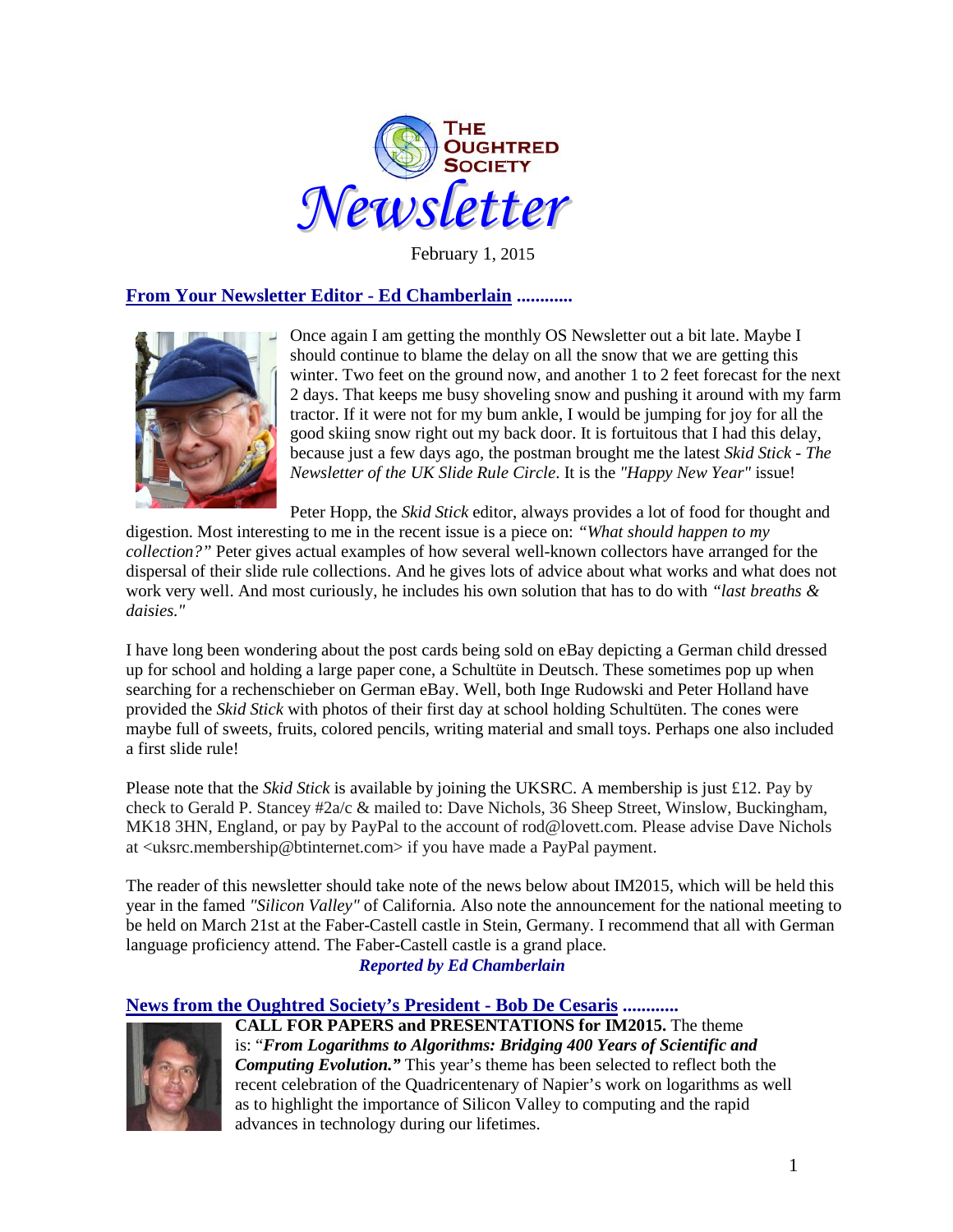IM2015 is tentatively scheduled for the last weekend in September, in Silicon Valley, with a guided tour of the Computer History Museum on Sunday as a key part of the list of activities. Bob De Cesaris will serve as the Proceedings Chairperson; David Sweetman will do the layout of the Proceedings. A Proceedings hard copy, as well as a CD (Proceedings and PowerPoint presentations), will be provided, very similar to what was done for the last international meeting (IM2011) held in the US.

Please contact Bob De Cesaris with your paper title, and please note the guidelines below for submission… . Deadline for completed papers to be included in the Proceedings is June 1. Send completed papers to: **<robert.g.de.cesaris@intel.com>** & **<dsweetman@att.net>**

### **Format for papers**:

- Microsoft Word is the preferred format for the paper; either .docx (Microsoft Office 2007 to present) or .doc (older Word version) is fine.
- Please prepare the paper as a single column Word document (standard default).
- List references and footnotes as endnotes following the text of the article.
- Graphics can be inserted directly into the paper, or submitted separately,per the author's preference; photos should be at 300 dpi or greater resolution at the desired size in full color. If submitting graphics separately, please indicate the location of all graphics in the paper and include captions for all illustrations and graphics.
- Papers will be returned to authors for final approval, in docx format. There may be small changes from the .docx format in the final .pdf documents that will be used in the Proceedings.
- Presentations should be submitted by the same deadline for inclusion into the CD version of the Proceedings.

These instructions have been developed to make it as easy on authors as practicable. Some formatting and other details are left to the discretion of each author, for example, font type and size, title, headings, paragraph designations, etc. We will make all papers appear uniform in the proceedings in these areas. Remember, the deadline for submitting papers is June 1. Please send all questions or comments that you may have to Bob De Cesaris at:

**<robert.g.de.cesaris@intel.com>**

### *Reported by Bob De Cesaris*

### **Announcement from the German RST ............**



On March 21, the next meeting of German language slide rule collectors will take place in the Faber-Castell castle in Stein, Germany. This is the place where the first German International Meeting took place in 1997. The meeting in Stein will be the 27th meeting of German language slide rule collectors; 25 of them took place in Germany, one in Austria, and one in Luxembourg. We are expecting many attendees for this meeting because the Faber-Castell castle is a very attractive place for this event. An invitation for this meeting can be found below:

**<http://www.rechenschieber.org/RST27.pdf>**

*Reported by Peter Holland*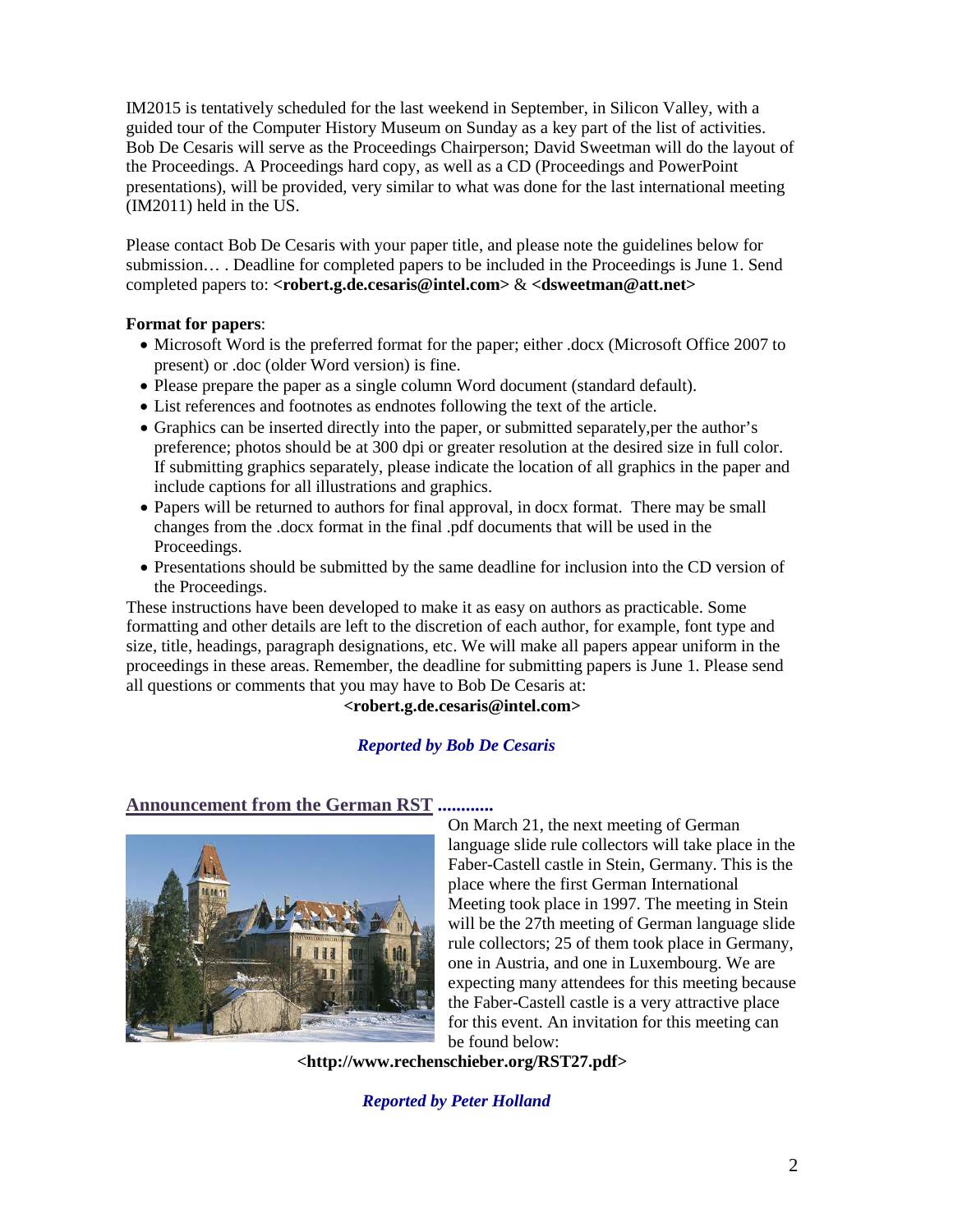### **Featured from the Oughtred Rarities Gallery ............**



This month I am featuring the **ARC Extended Slide Rule.** The ARC "*Extended Slide Rule"* is an expanding-ring semicircular slide rule. The scales are printed on an enameled aluminum surface. Twentyfive semi-circular concentric rings form the calculating scale. The scales cover a bit more than a semi-circle of 180°. I measured about 197°. This is a unique form of the expanding-ring slide rule designed and patented by Arthur Frankenfield in 1961. Two cursors allow for calculations.

The advantages of this semi-circular format are that it has a very long scale (6.35 m) in a jacket pocket sized slide rule, and it does not need to be rotated 180 degrees to make calculations like a circular slide rule. The disadvantage over other circular formats is that the scale segments are not continuous. One must at times reverse the direction of the reference index to stay on scale – much like one must do with the slide on an ordinary rectilinear slide rule. Another disadvantage is that very good eyesight is required to read the ARC scales because the lines are so closely spaced and the numbers are so small. Because the scale expands in length as it approaches the outer edge, the effective length of the scale is 10.6 m.

From the instructions, I know that the ARC was marketed by ADF Products of New York City, a company owned by Arthur D. Frankenfield. I was able to contact Mr. Frankenfield a few years ago. From the archives in his basement, he sent me an example of the ARC and instructions for operating it. He told me that he also patented a full circular version. The patent model had a scale length of about 38 m and had magnifiers on the cursors to help read the scales. It would have been the longest slide rule scale known, had it gotten into production. He also patented gridiron versions in slide chart and spooled forms. The only known examples of the ARC "*Extended Slide Rule"* are in the possession of the designer and in my collection.

I would be interested to know if any other collector has an example of the ARC Extended Scale slide rule, or any other slide rule made by ADF Products. Please write to me at the email address: **<edwin\_chamberlain@valley.net>**

#### *Reported by Ed Chamberlain*

**New Oughtred Society Members in 2015 ............**

Herbert Bruderer, Switzerland Daniel Geddes, Appleton, WA James Lea, Rockport, ME Ted Lyman, Los Alamos, NM Peter Marten, St. Louis, MO James Webb, Okemos, MI H. Alan Wyatt, New Orleans, LA

*Welcome to the Oughtred Society!*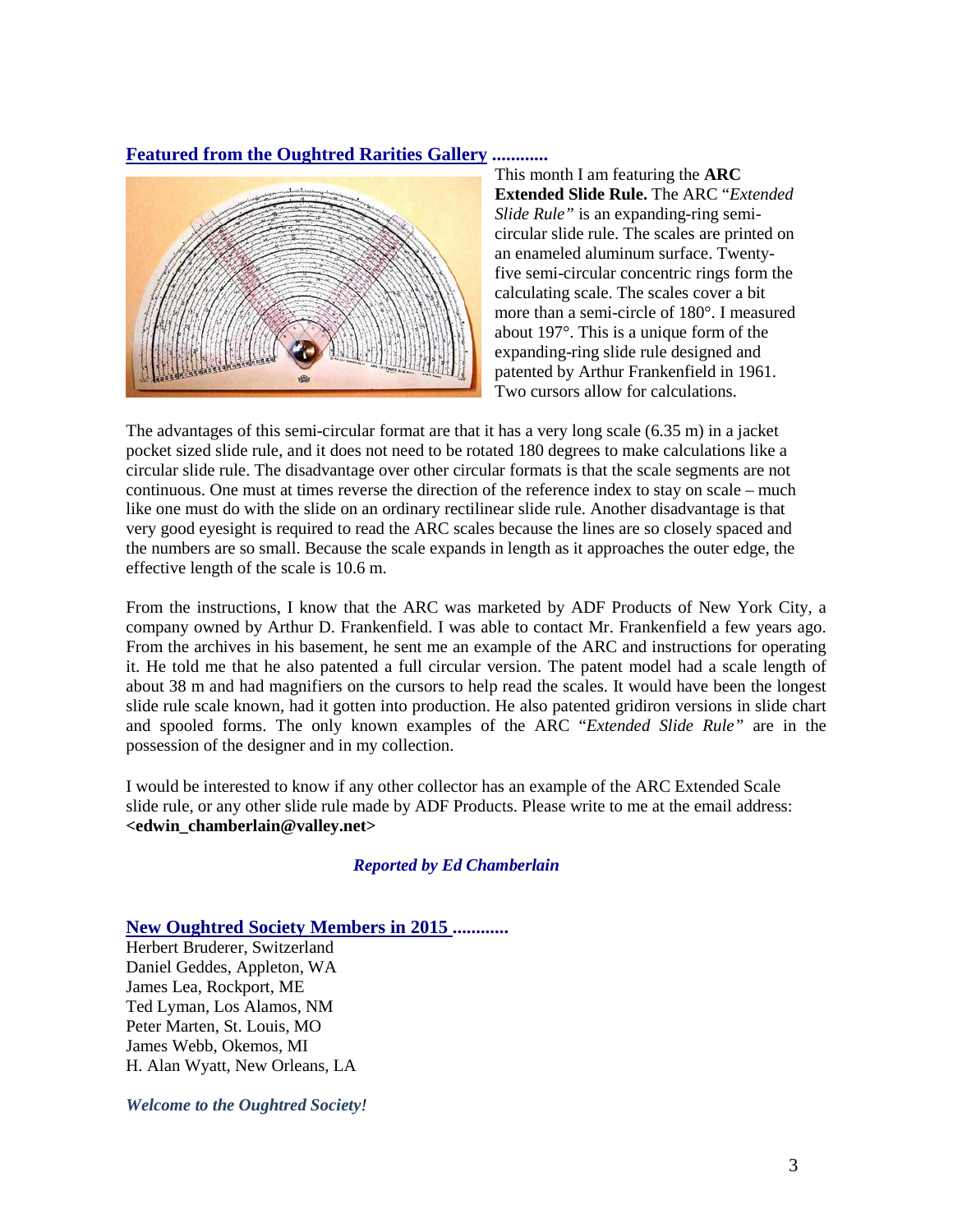## **Oughtred Society Membership Dues............ ALERT! It is that time of the year for all to renew their Oughtred Society memberships!**

**To join or renew your membership, just visit the [Oughtred Society](http://www.oughtred.org/) website and select Membership in the main menu.**  *Clark McCoy, Membership Secretary, reporting*

## **Mystery Slide Rule ............**

Here is a well-known slide rule as seen through a kaleidoscope. It is the work of Gary Flom. Kudos to the first person correctly identifying the make and model of this slide rule. Write to me at:

### **<edwin\_chamberlain@valley.net>**



**Mystery Slide Rule** *Reported by Gary Flom*

**Notable Slide Rule Sales on eBay in December ............**

**US Slide Rules (20 slide rules sold for \$100 or more in December for a total of \$5540)** Keuffel & Esser Duplex 20" slide rule, 1891Cox Patent - \$1,506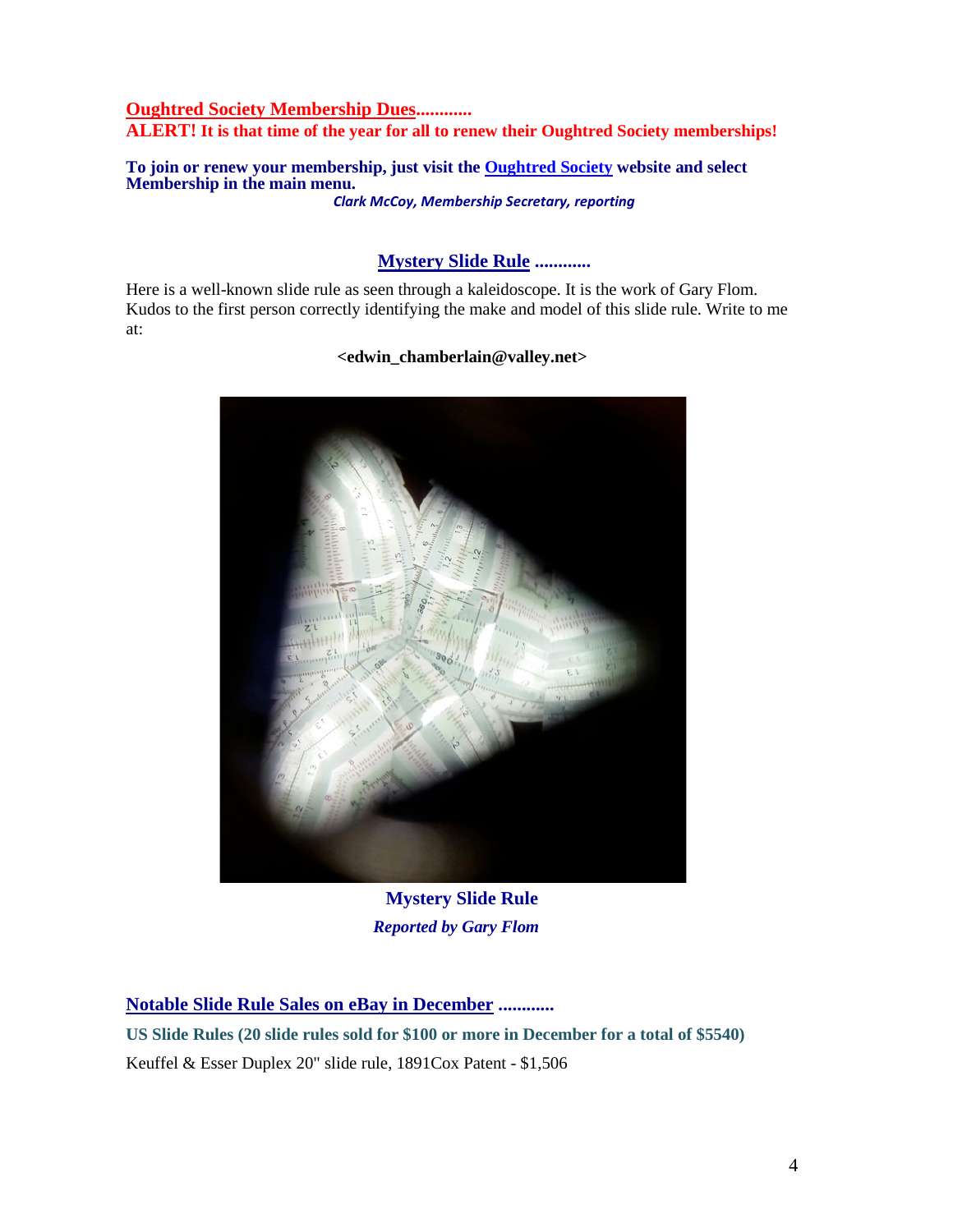

**Keuffel & Esser Reymond 1924 Patent Leather Calculator - \$976**



## **K&E Analon Slide Rule 68 1400 very rare, original box, instruction book - \$534**

Pickett N4P-ES Vector Type Log Log Dual Base Slide Rule 1959 with case - \$249 Pickett All Metal N-16-ES Electronic Slide Rule, MIB - \$196 Pickett slide rule electronic metal original case N16 ES - \$178 Vintage Dietzgen 20" (Philips ?) slide rule - \$152 Analon Keuffel & Esser Slide Rule 681400 leather case, repaired cursor - \$150 New in box Pickett all metal dual base slide rule. N-16-ES electrolog - \$144 K&E Analon 68 1400 hard cover instruction book, ex. cond. - \$140 Teledyne Post 10" Versalog II 1460 Slide Rule w/Case & Manual NOS - \$135 Pickett N-16-ES Electronic Engineer Slide Rule - \$134 Pickett All Metal Slide Rule Dual Base N803/600ES Extra fine condition - \$128 Pickett N3-ES Power Log Exponential Slide Rule with Pouch paper & Box - \$142 Pickett N200 Trig pocket slide rule w Pouch paper & Box - \$142 K&E Deci-Lon 5" Pocket Slide Rule 68-1130 w/ case and book - \$113 USAF Navigator/Loadmaster Flight Manuals, Slide Rule, Computer Dead Reckon - \$110 K&E Deci-Lon 5" Pocket Slide Rule 68-1130 w/case and book - \$109 Scientific Instruments Co. Bamboo Slide Rule model 1570 with leather case & box - \$102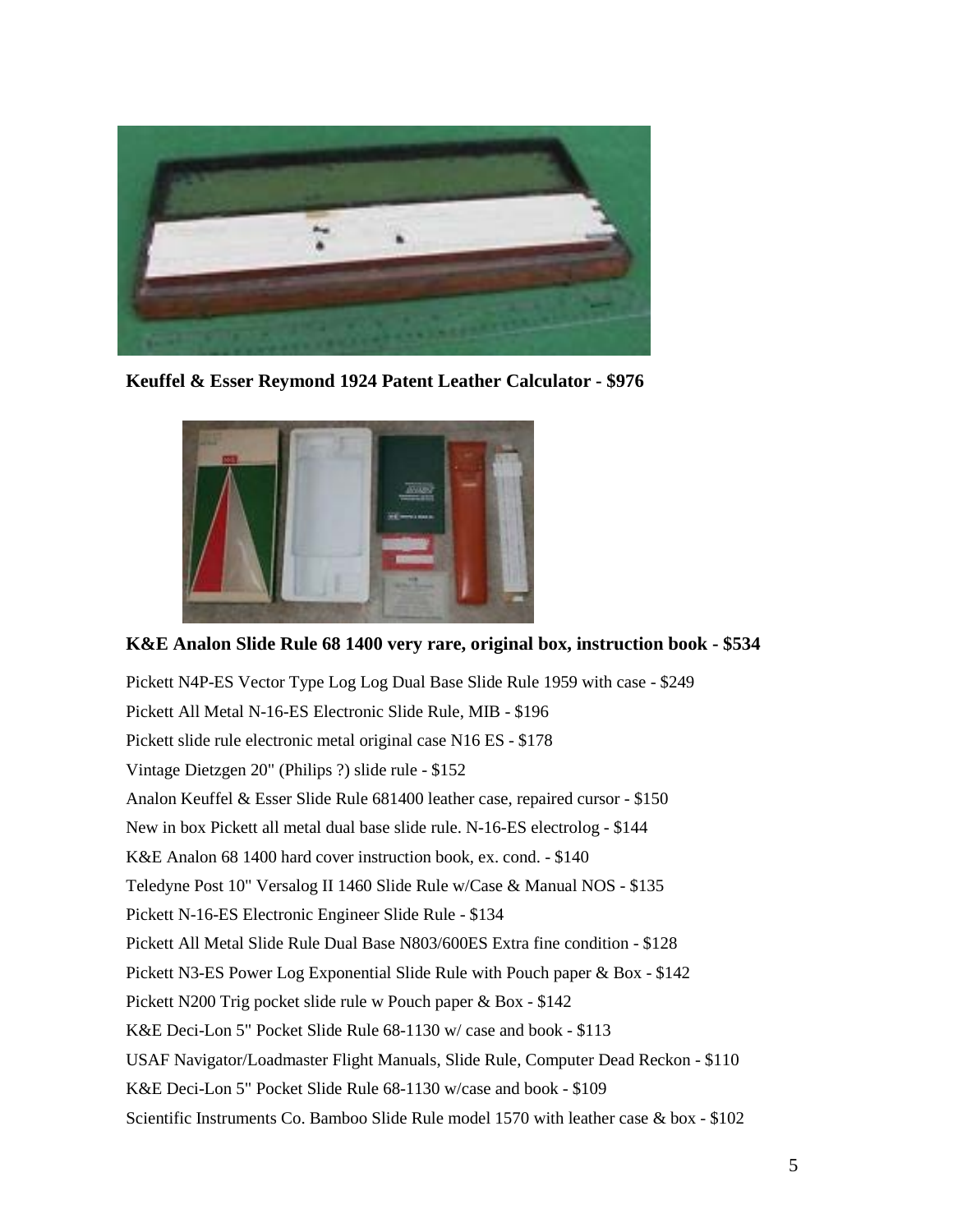Pickett N3-ES Power Log Exponential Slide Rule - \$100 NEW slide rule Versalog 1460 (Japan, Hemmi) Frederick Post - \$100

*European Slide Rules (21 slide rules sold for \$100 or more; for a total of \$7796)*



**c1885 "Hoggs Patent Slide Rule" by Stanley Rule & Level Co. - \$2,225**

Faber Castell 2/84N Mathema Slide Rule MIB w/English Manual - \$1,749 Thornton F5100 Black Body Radiation Slide Rule - \$472 Stanley Fuller Calculator Type I, s/n 3544, 1914 - \$415 ARISTO 0972 Hyperlog - \$376 (9 bidders) Fowler's Long Scale Circular Slide Rule in metal case - \$234



# **Aston & Mander Paper Makers 26" slide rule by L. Evans, best offer under \$281**

Nestler No. 22 pocket slide rule, best offer under \$250

Fowler's Long Scale circular slide rule calculator metal case & velvet pouch - \$218



**LOGA Rechenwalze Cylindrical slide rule 15m, fair condition - \$202**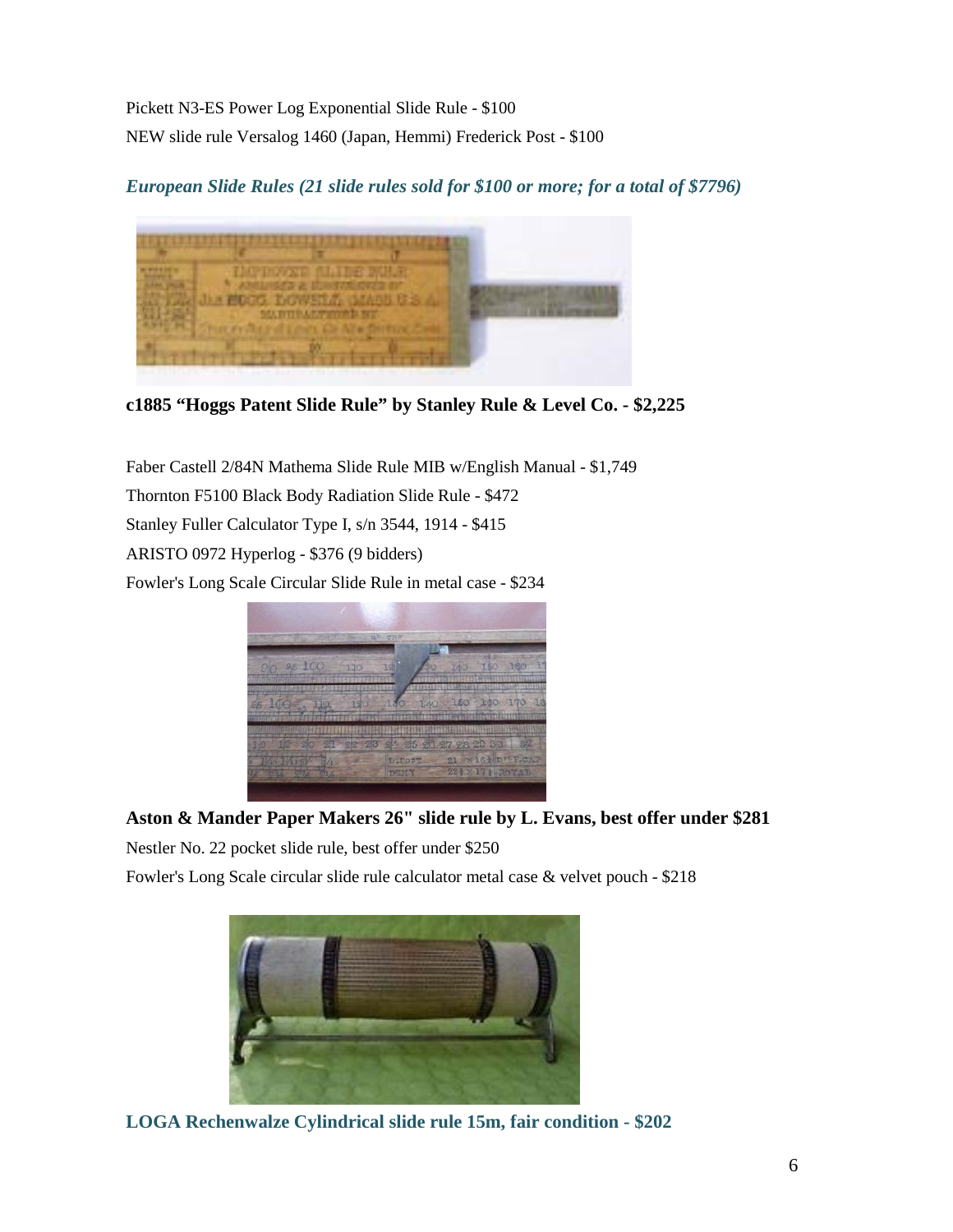Ewart's Cattle Gauge Slide Rule - \$171 Faber Castell 2/83N Slide Rule. MIB Clear / Green Clamshell Case - \$168



**Dring & Fage gaugers customs & excise slide rule - \$163**



 **Chesterman's Cattle Gauge - \$152**

Gravet-Lenoir Regle a calcul 25cm Successeur Tavernier-Gravet, c1870 -\$136 Aristo Nuclear Slide Rule 10174, MIB - \$125

| 45<br><b>BERGER</b><br>ï<br>а<br>۵<br>0.6<br>A                                      |
|-------------------------------------------------------------------------------------|
| <b>Hillin</b><br>Ð<br>M 2150<br>ë<br>B<br>物<br>7737 13<br>d                         |
| ¢<br>ü<br>e<br>HHHHHH<br>n<br>0.9<br>tз<br>12<br><b>ME VOTE</b><br><b>Andiships</b> |
| v<br>п<br>v<br>ľ<br>×<br>٦<br>vyv<br>ı<br>×<br><b>DENSER</b>                        |

# **Berger Trigolog M 2150 Precision Slide Rule German - \$123**

Règle à Calcul pour L'humidité Atmosphèrique, 45 cm - \$122 Halden Calculex Circular Slide Rule with case & book - \$114 Faber-Castell slide rule 2/82 case and plastic ruler - \$108 Staedtler 544 28 Slide Rule with Leather Case and Scale - \$105